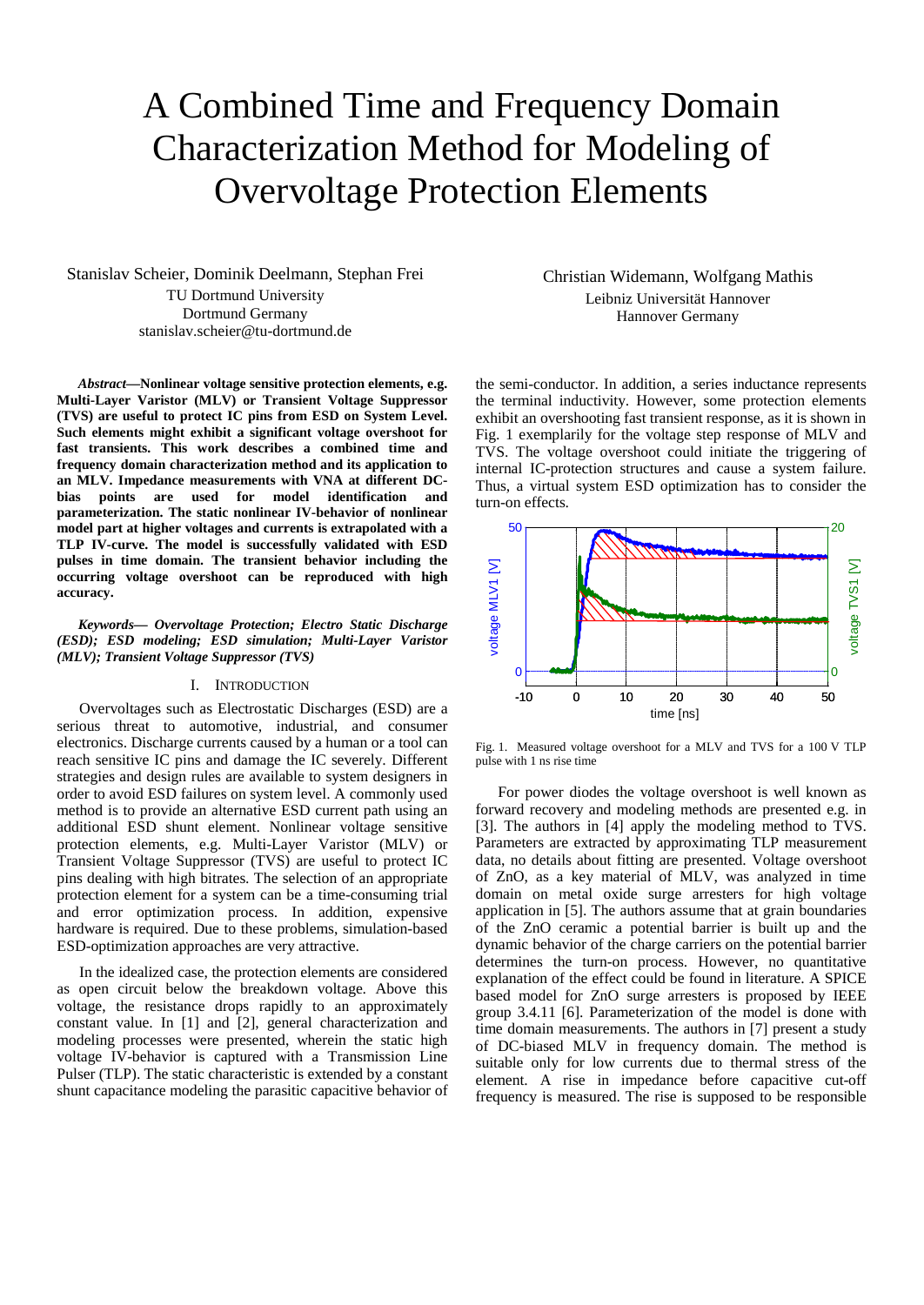for a voltage overshoot in time domain. Consideration of nonlinear elements in both time and frequency domain is presented in [\[8\].](#page-5-7) The authors characterize a light emitting diode with impedance spectroscopy at different operating points. The results are used for model parameterization. The concept is proved by comparing time domain simulation and measurement for square pulse excitation with different repetition frequencies. However, only the capacitance of the diode was considered as voltage dependent.

This manuscript combines time and frequency domain characterization methods for more precise modeling of nonlinear ESD protection elements. Small signal impedance analysis at several operating points provides detailed information up to breakdown voltage region. The results are used to identify and parameterize a lumped element simulation model. The behavior of nonlinear model parts at high voltages and currents is extrapolated with static IV-curve. The method is applied to a MLV of type EPCOS CT0603K14G.

## II. CHARACTERIZATION

#### *A. Frequency Domain*

For the investigation of the MLV impedance frequency response, a PCB is designed for VNA measurements. The Agilent Network Analyzer E5061B supports DC-bias up to 40 V and 100 mA. A series through 2-port configuration is selected [\[9\],](#page-5-8) because of higher dynamic range compared to a reflection measurement [\(Fig. 2\)](#page-1-0). MLV impedance  $Z_{MLV}$  is calculated with S-parameters using the formula

$$
Z_{MLV} = 100\Omega \cdot \left(\frac{1 - S_{21}}{S_{21}}\right),\tag{1}
$$

wherein the  $100 \Omega$  refer to the sum of transmitter and receiver 50  $\Omega$  impedances. Frequency range from 10 kHz to 1 GHz is covered. A -10 dBm power level reduces distortion due to nonlinearity. The setup is carefully calibrated and the effects of SMA jack and PCB traces are de-embedded in a post process. Degradation of the MLV due to DC currents in form of a slight shift of the IV-curve is reported in [\[7\].](#page-5-6) The characterization with decreasing bias gains highest degradation in the first measurement and ensures similar degradation degree of the MLV at low bias levels. The measurement procedure is automated and controlled with MATLAB programming environment.



Fig. 2. Characterization PCB for impedance analysis under DC-Bias

<span id="page-1-0"></span>[Fig. 3](#page-1-1) shows measured MLV impedance. Although 0.5 V steps are used in the measurements, only selected curves are included for better readability.



<span id="page-1-1"></span>Fig. 3. Impedance  $Z_{MLV}$  of the MLV

As expected, the impedance of the MLV at low frequencies decreases with growing DC bias. This behavior complies with the IV-curve. However, the impedance exhibits additional increase before the cut-off frequency determined by capacitance of the MLV. Phase of the impedance becomes positive indicating inductive properties. The curves have their maxima at several MHz, which is conform to the voltage overshoot of MLV at about 20 ns measured in time domain [\(Fig. 1\)](#page-0-0). In addition, an obvious shift of the resonance peak and the corner frequency to higher frequencies is observed indicating e.g. a decrease in element capacitance.

## *B. IV-Curve*

The IV-curve describes the static behavior of the protection element up to several amperes. In device characterization for ESD modeling, the low current characteristic is commonly measured with a source meter unit (SMU, Keithley 2400) and high current with a transmission line pulser (HPPI-TLP/VF-TLP/HMM Test System TLP-3010C) [\[2\].](#page-5-1) The relation between these measurement results and VNA frequency response is established with IV-curves. For that purpose, the low current IV-curve is measured with the VNA. The resistive part of the impedance  $(R<sub>IV,diff</sub>)$  at low frequencies is used (c.f. [Fig. 3\)](#page-1-1). Since only the small signal differential impedance is measured with VNA for each DC-bias voltage, a further processing of the data is required. Due to the series connection, the DC-bias (V<sub>VNA</sub>) is divided between MLV, 50  $\Omega$  transmitter, and 50  $\Omega$ receiver resistances. A numeric integration over DC-bias provides the IV-curve of the overall setup

$$
I_{MLV}(V_0) = \int_0^{V_0} \frac{1}{R_{IV,diff}(V_{VNA}) + 50\Omega + 50\Omega} dV_{VNA}.
$$
 (2)

Due to the series connection, the MLV voltage  $(V_{MLV})$  is the difference of DC-bias and voltage drop across transmitter and receiver

$$
V_{\text{MLV}} = V_{\text{VNA}} - I_{\text{MLV}} \cdot 100\Omega. \tag{3}
$$

[Fig. 4](#page-2-0) confirms that there is a good agreement between VNA and SMU measurements. The static TLP results reflect the trend of the low voltage measurements. In addition, the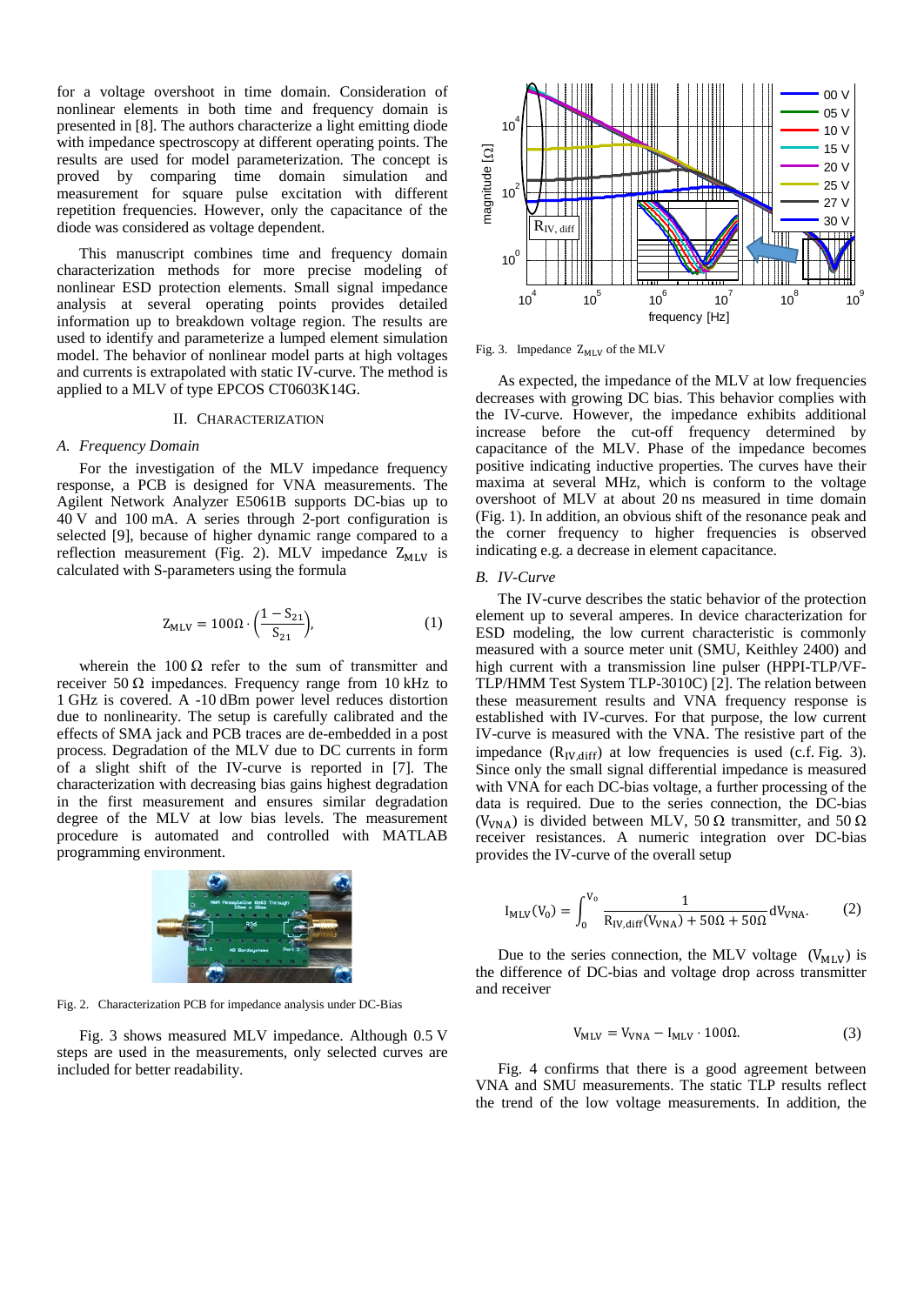modeled IV-curve is included in this chart and is described in next section.



<span id="page-2-4"></span><span id="page-2-0"></span>Fig. 4. IV-curve of the MLV,  $I_{MLV}(V_{MLV})$ 

## III. MODELING AND PARAMETER EXTRACTION

For the general structure of the proposed model, a simple behavior-based approach taken from [\[2\]](#page-5-1) is used. This model consists of a parallel circuit of nonlinear resistor representing the static IV-curve and frequency characteristic at zero DC-bias modeled with a linear inductor and capacitor. The model is extended with a turn-on element in series to the IV-curve similar to [\[7\]](#page-5-6) and [\[3\].](#page-5-2) The authors in [\[7\]](#page-5-6) assume skin effect as the reason for overshoot. A skin effect resistance is added which can be realized by a truncated ladder network wherein its accuracy depends on the number of stages. In the simplest but numerically more stable case, it includes only a resistor in parallel to inductor. A MLV consists of multiple ZnO-grains connected in parallel and in series. Every set of two grains build a micro varistor. Thus, it is a legitimate assumption that the current through the device is proportional to the number of active micro varistors. This consideration implies that the values of turn-on elements should vary with current. Assuming skin effect as the reason for the observed turn-on behavior, the effects should be smaller for high currents. For the purpose of illustration, MLV can be compared to a stranded wire composed of several small gauge wires wherein the number of active wires is a function of current. Hence, the capacitance of the MLV is a sum of the package capacitance due to its layered structure and the capacitance on grain boundaries, which is a function of the applied voltage. While the described phenomena are physically located on grain boundaries, the elements  $R_0$  and  $L_0$  are attributed to a grain and should not change with voltage or current.  $R_0$ ,  $L_0$ , and  $C_0$  are present at high frequencies.  $R_0$  is present at high currents as it will be shown in section [III.A.](#page-2-1) In [Fig. 5](#page-2-2) the resulting model and designated nonlinear elements are shown. It should be noted that the inductance and resistance of the turn-on element depend on the overall current through MLV.



<span id="page-2-2"></span>Fig. 5. MLV model including high frequency characteristic, turn-on circuitry and the static IV-curve

The model parameters for every DC-bias are determined by means of least-squares fit of the model impedance to the VNA measurements. [Fig. 6](#page-2-3) compares the results for 30 V. High frequency region is approximated with high accuracy. Due to mentioned simplifications, the model in [Fig. 5](#page-2-2) is not capable of totally reflecting the measurements in the turn-on region. However, a rise in impedance of same magnitude and frequency range is achieved.



<span id="page-2-3"></span>Fig. 6. Approximation of the measurement with model from Fig. 5

## <span id="page-2-1"></span>*A. IV-Curve*

With respect to proposed model i[n Fig. 5](#page-2-2) the static behavior is established with a series circuit of bulk resistor  $R_0$  and nonlinear resistor  $R_{IV}$ , which is approximated with MLV equation.

$$
I = \left(\frac{V_{RIV}}{V_{1A}}\right)^{n}, \qquad I = \frac{V_{R0}}{R_{0}}, \qquad V = V_{R0} + V_{RIV},
$$
  

$$
\Rightarrow V = V_{1A} \cdot I_{n}^{\frac{1}{n}} + R_{0} \cdot I,
$$
 (4)

where  $V_{1A}$  is voltage at 1 A and n varistor exponent. The intention of our approach is to predict the ESD behavior at high currents by VNA measurement at low currents. Therefore, the model parameters in (4) are fitted to measurement results considering full operating range. Deviations at low currents are accepted for the benefit of more precise approximation at high currents. Nevertheless, a good match at all relevant regions is achieved (c.f[. Fig. 4\)](#page-2-0).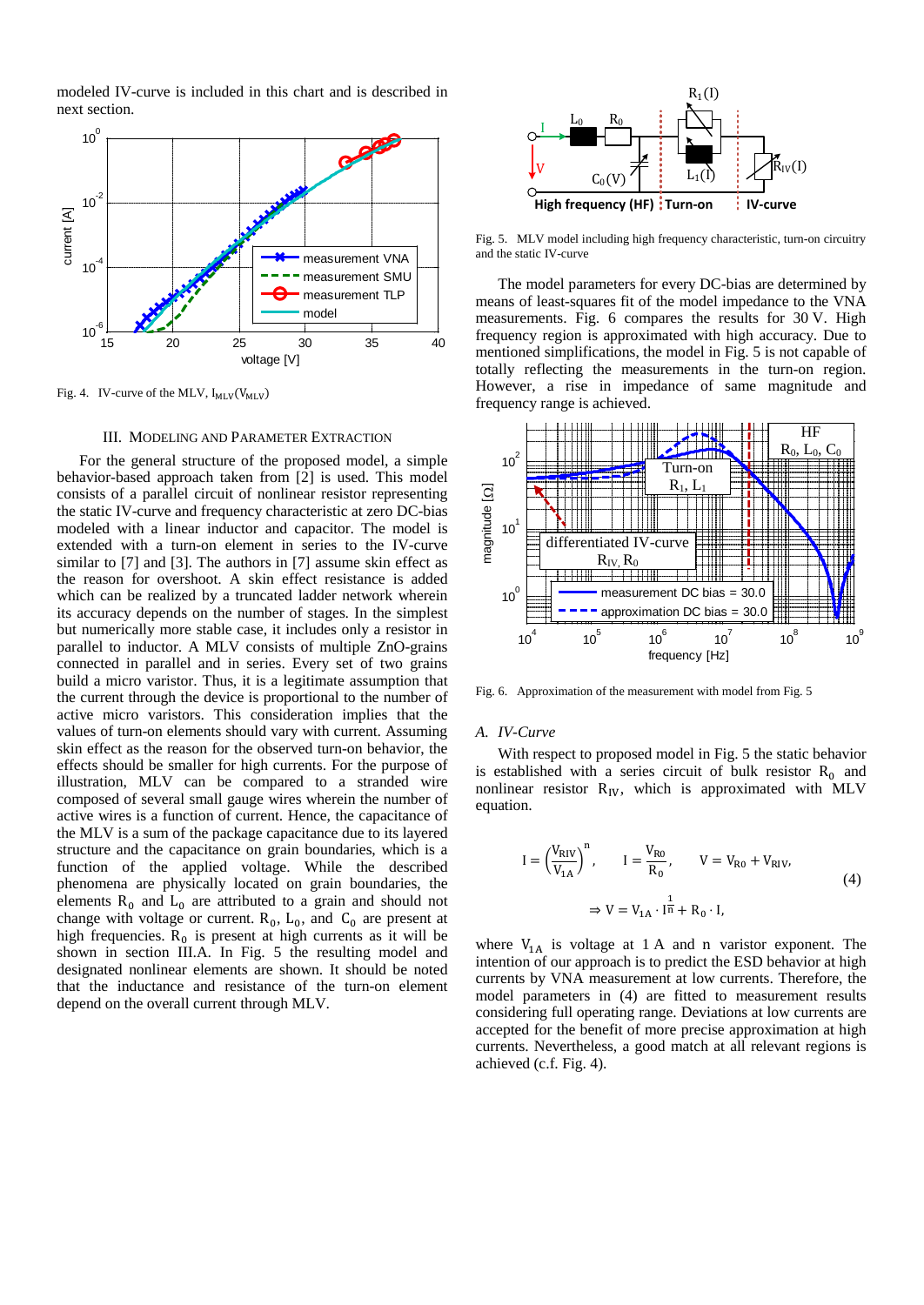# <span id="page-3-2"></span>*B. Turn-on Region*

Turn-on elements of the model depend on the overall current through MLV. VNA measurement provides only the DC-bias applied to the overall constellation. The operating point for every VNA measurement in terms of MLV voltage and current does not coincide with used DC bias in VNA. It is calculated by means of matching the measured and modeled differential resistance in static state. Modeled differential resistance is a derivative of (4):

$$
R_{DC,diff} = \frac{dV}{dl} = \frac{d\left(V_{1A} \cdot I^{\frac{1}{n}} + R_0 \cdot I\right)}{dl} = \frac{V_{1A}}{n} \cdot I^{\frac{1-n}{n}} + R_0 \tag{5}
$$

For the turn-on elements an inverse proportionality with respect to MLV current has been expected. For high current all micro-varistors are active and the quantities should saturate to a particular minimum. With the same assumption for low current a maximum value representing the behavior of only one micro varistor is assumed. Measurement results are approximated with the following equations:

$$
R_1(I_{MLV}) = \frac{1}{cR1 \cdot I_{MLV} + 1/R_{1,Max}} + R_{1,Min}
$$
  
(6)  

$$
L_1(I_{MLV}) = \frac{1}{cL1 \cdot I_{MLV} + 1/L_{1,Max}} + L_{1,Min}
$$

where  $cR1$ ,  $cL1$  are the proportionality factors. Constants  $R_{1,Max}$ ,  $L_{1Max}$ ,  $R_{1,Min}$ ,  $L_{1Min}$  provide maximum and minimum values for both functions respectively. [Fig. 7](#page-3-0) shows approximation results of the measurement. Equations (6) are evaluated for current up to 20 A.



<span id="page-3-0"></span>Fig. 7. Turn-on elements versus MLV current

# *C. High Frequency Region*

Bulk resistance  $R_0$  and series inductance  $L_0$  are measured constant at different DC biases apart from some noise.

Microscopically, every two ZnO grains form two junctions placed back to back with each other. Its capacitance is proportional to square root of the applied voltage [\[12\]:](#page-5-9)

$$
C \approx \frac{1}{\sqrt{V_{\text{MLV}}}}\tag{7}
$$

Macroscopically, the layered MLV structure comply with a multi-layer ceramic capacitor with ZnO acting as dielectric. Biased with voltage below breakdown, the ZnO ceramic can undergo polarization. Both effects overlap to the overall MLV capacitance. In measurement, a linear decrease of the capacitance with MLV voltage is observed up to breakdown region (c.f. [Fig. 8\)](#page-3-1). At 27 V capacitance has its minimum of approx. 80 % of the nominal value. Hereafter a slight increase is noticed. This movement cannot be explained with (7). However, after the breakdown voltage the conductive parts of the MLV will dominate the overall behavior. Therefore, capacitance is approximated with a second order polynomial.



<span id="page-3-1"></span>Fig. 8. Capacitance versus MLV voltage

## *D. Implementation in VHDL-AMS*

The static IV-curve and nonlinear capacitance can be implemented in many electronic circuit simulators with support of equation defined blocks. Implementation of the nonlinear turn-on element is challenging, because of the parallel circuit (see [Fig. 5\)](#page-2-2).

```
architecture improved of MLV is
   quantity vTurnOn across iL1, iR1 through node1 to
node2;
   quantity vMLV across iMLV through node2 to node3;
   quantity L1, R1: REAL;
 .. -–------------------------
   .. –- other quantities
 .. -–------------------------
begin
 .. -–------------------------
 .. -– High Frequency Elements
 .. -–------------------------
 iMLV == (vMLV/V1A)**N;-- IV-curve
   L1 == 1.0/(cL1*iMLV+1.0/L1Max)+L1Min;-- nonlinear 
inductor
   R1 == 1.0/(cR1*iMLV+1.0/R1Max)+R1Min;-- nonlinear 
resistor
   vTurnOn == L1*iL1'dot;
   vTurnOn == R1*iR1;
end architecture improved;
```
<span id="page-3-3"></span>Fig. 9. VHDL-AMS code for the IV-curve and turn-on part of the MLV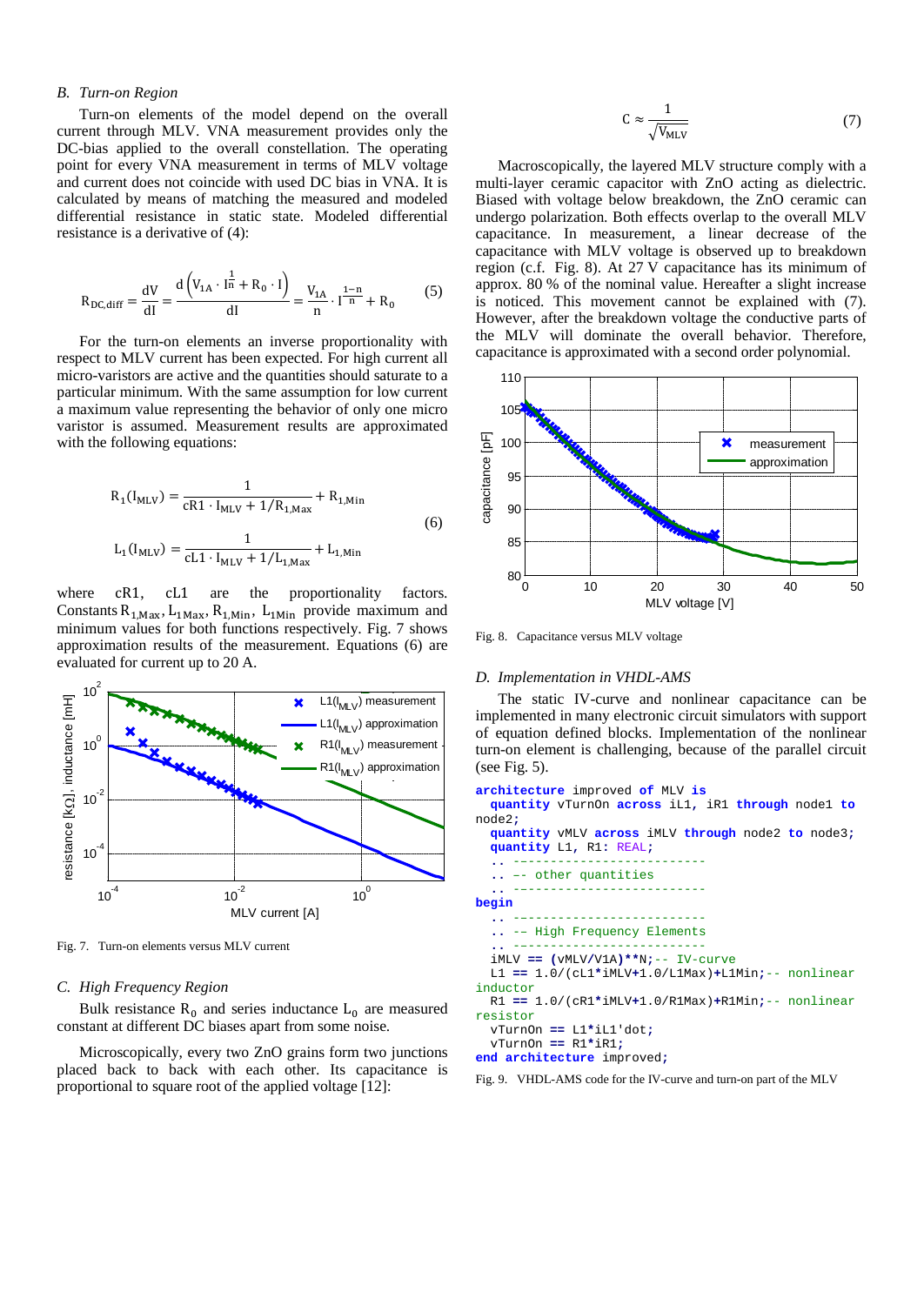The current through each branch (iL1 and iR1) is only a fraction of the overall MLV current (iMLV) and a straight forward implementation of the function in [III,](#page-2-4) [B](#page-3-2) is not possible. Such problems can be handled with VHDL-AMS. Free quantities (L1 and R1) are defined for turn-on resistance and inductance connected to node1 and node2. The values are functions of the overall MLV current (iMLV between node2 and node3). These quantities are used for calculation of the relationship between voltage overshoot (vTurnOn) and branch currents (iL1 and iR1)[. Fig. 9](#page-3-3) shows VHDL-AMS code section for IV-curve and nonlinear turn-on element. The code for high frequency part is cut.

## IV. SIMULATION RESULTS

A TLP measurement is used for model verification. The used TLP produces rectangular pulses with 1.1 ns rise time. TLP measurement setup was modeled and model was verified in former projects [\[10\].](#page-5-10) For demonstration purposes the simple MLV model according to [\[2\]](#page-5-1) is also simulated. Results for a 100 V TLP pulse are shown in [Fig. 10](#page-4-0) and [Fig. 11.](#page-4-1)



<span id="page-4-0"></span>Fig. 10. Simulated and measured voltage for 100 V TLP pulse, proposed model (red), former simple model (green)



<span id="page-4-1"></span>Fig. 11. Simulated and measured current for 100 V TLP pulse, proposed model (red), former simple model (green)

A voltage of 36 V is measured in saturated state. The over shoot of 48 V is around 33 % higher. Simulated waveforms with simple model goes immediately over to the static state. In contrast to the simple model, the presented model precisely

predict the magnitude of the voltage overshoot. Simulated voltage and current accurately follow the measurement.

An additional verification is done by means of NoiseKen generator compliant to the IEC 61000-4-2 standard. In comparison to a TLP discharge, the double exponential IEC waveform is more complex and has a considerably higher initial peak. The model for a NoiseKen generator was presented and verified by measurements with different low and high-ohmic loads in [\[11\].](#page-5-11) MLV acting as ESD protection element is loaded with IEC ESD pulses. The setup in [Fig. 12](#page-4-2) is used. Clamping voltage of the protection element is measured with a scope over a serial 1 kΩ resistor and a 12 dB attenuator.



<span id="page-4-2"></span>Fig. 12. Measurement and simulation setup for IEC ESD pulses

The proposed model predicts the clamping voltage with high accuracy (c.f. [Fig. 13\)](#page-4-3). Unexpectedly, the clamping voltage after 40 ns of the proposed model is lower than of the simple model. This trend is continuing up to ca. 200 ns. The reason is the decreasing IEC current, which cause a negative voltage drop over the turn-on element.



<span id="page-4-3"></span>Fig. 13. Simulated and measured voltage for 1 kV IEC 61000-4-2 ESD, proposed model (red), former simple model (green)

#### V. CONCLUSIONS

Numerical simulation-based optimization approaches for overvoltage immunity are very attractive and require accurate models for nonlinear voltage sensitive protection elements. MLV and TVS experience turn-on effects for fast transients and a significant voltage overshoot were analyzed. In this paper, a combined time and frequency domain characterization method and its application to a MLV was presented. Nonlinear properties of the MLV were identified, modeled and parameterized using impedance measurement with VNA at different DC-bias points. The behavior of nonlinear model parts at higher TLP voltages was extrapolated with a static IVcurve. The model was successfully validated with TLP and ESD pulses in time domain. Voltage overshoot was reproduced